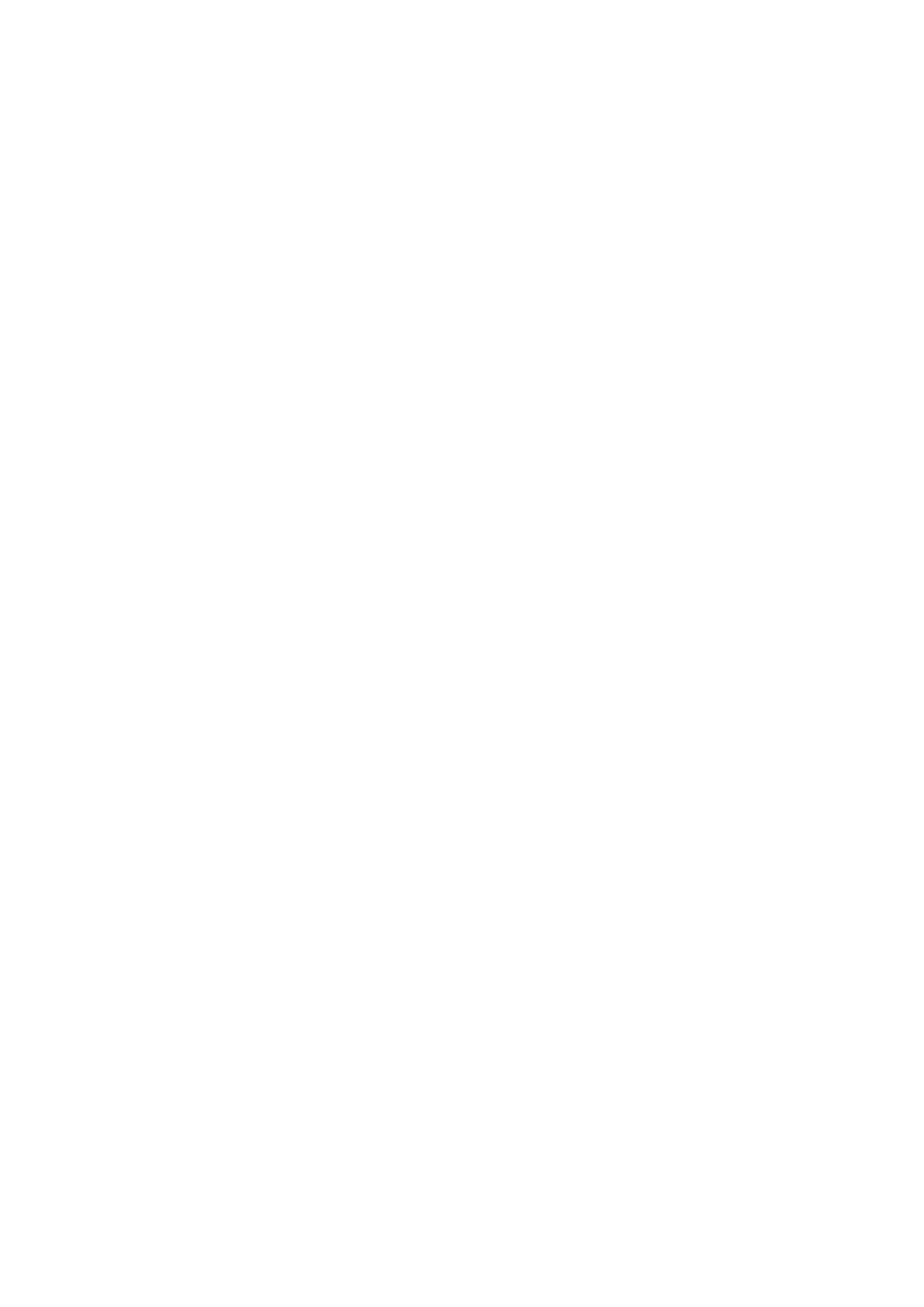## BRANDS HATCH SOLO PRACTICE PRACTICE - 4 LAP TIMES

| Lap | Time     |
|-----|----------|
| 2   | 1:11.762 |
| 3   | 1:08.469 |
| 4   | 1:10.388 |
| 5   | 1:08.343 |
| հ   | 1:06.669 |
|     |          |

| Grant Seymour |          |  |
|---------------|----------|--|
| <b>START</b>  |          |  |
| 1             |          |  |
| 2             | 1:16.981 |  |
| 3             | 1:12.920 |  |
|               | 1:08.847 |  |

| Jim Hind     |          |  |  |
|--------------|----------|--|--|
| <b>START</b> |          |  |  |
| 1            |          |  |  |
| 2            | 1:02.726 |  |  |
| 3            | 1:03.025 |  |  |
| 4            | 1:02.265 |  |  |
| 5            | 1:00.484 |  |  |
| 6            | 1:00.287 |  |  |
|              | 1:03.859 |  |  |

| Joe Howard |              |
|------------|--------------|
|            | <b>START</b> |
|            |              |
| 2          | 1:16.868     |

| John Hogg    |          |  |
|--------------|----------|--|
| <b>START</b> |          |  |
|              |          |  |
| 2            | 1:17.380 |  |
| 3            | 1:11.168 |  |
|              | 1.12003  |  |

| Kate <u>Mustill</u> |          |  |  |
|---------------------|----------|--|--|
| <b>START</b>        |          |  |  |
| 1                   |          |  |  |
| 2                   | 1:15.843 |  |  |
| 3                   | 1:14.889 |  |  |
| 4                   | 1:12.325 |  |  |
| 5                   | 1.12 896 |  |  |
| 6                   | 1:11.700 |  |  |
| 7                   | 1:13.372 |  |  |
| ጸ                   | 1.13055  |  |  |
|                     |          |  |  |



16/03/2019 - 17/03/2018 / BRANDS HATCH

| Lap | Time     |
|-----|----------|
| 1   |          |
| 2   | 1:31.226 |
| 3   | 1:29.894 |
| 4   | 1:26.963 |

 $\overline{a}$ 

| <b>Malcolm Howell</b> |          |  |
|-----------------------|----------|--|
| <b>START</b>          |          |  |
| 1                     |          |  |
| 2                     | 1:17.897 |  |
| 3                     | 1:14.750 |  |
|                       | 1:14.613 |  |

| Michael Jenner |              |  |
|----------------|--------------|--|
|                | <b>START</b> |  |
| 1              |              |  |
| 2              | 1:10.611     |  |
| 3              | 1:09.550     |  |
| 4              | 1:08.137     |  |
| 5              | 1:07.648     |  |
| 6              | 1:06.795     |  |
|                | 1:06.227     |  |

| <b>Paul Fyson</b> |          |  |
|-------------------|----------|--|
| <b>START</b>      |          |  |
| 1                 |          |  |
| 2                 | 1:10.936 |  |
| 3                 | 1:08.571 |  |
| 4                 | 1:08.077 |  |
| 5                 | 1:07.420 |  |
| 6                 | 1:04.081 |  |
|                   | 1:05.662 |  |

|              | <b>Paul Wardell</b> |
|--------------|---------------------|
| <b>START</b> |                     |
| 1            |                     |
| 2            | 1:12.301            |
| 3            | 1:13.213            |
| 4            | 1:11.703            |
| 5            | 1:10.526            |
| 6            | 1:06.800            |
|              |                     |

| <b>Rich Grinling</b> |          |
|----------------------|----------|
| <b>START</b>         |          |
| 1                    |          |
| 2                    | 1:10.874 |
| 3                    | 1:08.186 |
| 4                    | 1:07.843 |
| 5                    | 1:06.417 |
| հ                    | 1.09253  |
|                      |          |

| Lap | Time     |
|-----|----------|
|     | 1:05.392 |

| Sam Llewellyn |  |
|---------------|--|
| <b>START</b>  |  |
|               |  |
| 1:09.538      |  |
| 1:06.342      |  |
| 1:05.901      |  |
| 1:02.942      |  |
| 1:02.880      |  |
|               |  |

| <b>Scott Campbell</b> |  |
|-----------------------|--|
| <b>START</b>          |  |
|                       |  |

| Steven Colville |          |
|-----------------|----------|
| START           |          |
| 1               |          |
| 2               | 1:16.115 |
| 3               | 1:13.605 |
| 4               | 1.14074  |
| 5               | 1:12.711 |

| <b>Travis Vince</b> |          |
|---------------------|----------|
| <b>START</b>        |          |
| 1                   |          |
| 2                   | 1:05.004 |
| 3                   | 1:04.973 |
| 4                   | 1:03.636 |
| 5                   | 1:04 259 |
| 6                   | 1:05.980 |
| 7                   | 1.04254  |
| ጸ                   | 1:04 054 |
|                     |          |

| <b>Will Bryant</b> |          |
|--------------------|----------|
| <b>START</b>       |          |
| 1                  |          |
| 2                  | 1:06.332 |
| 3                  | 1:08.890 |
| 4                  | 1:05.361 |
| 5                  | 1:06 119 |
| 6                  | 1:03.909 |
| 7                  | 1.04697  |
|                    |          |
|                    |          |

 William Twiggs **START** 

16/03/2019 - 09:54 / Page 2/3